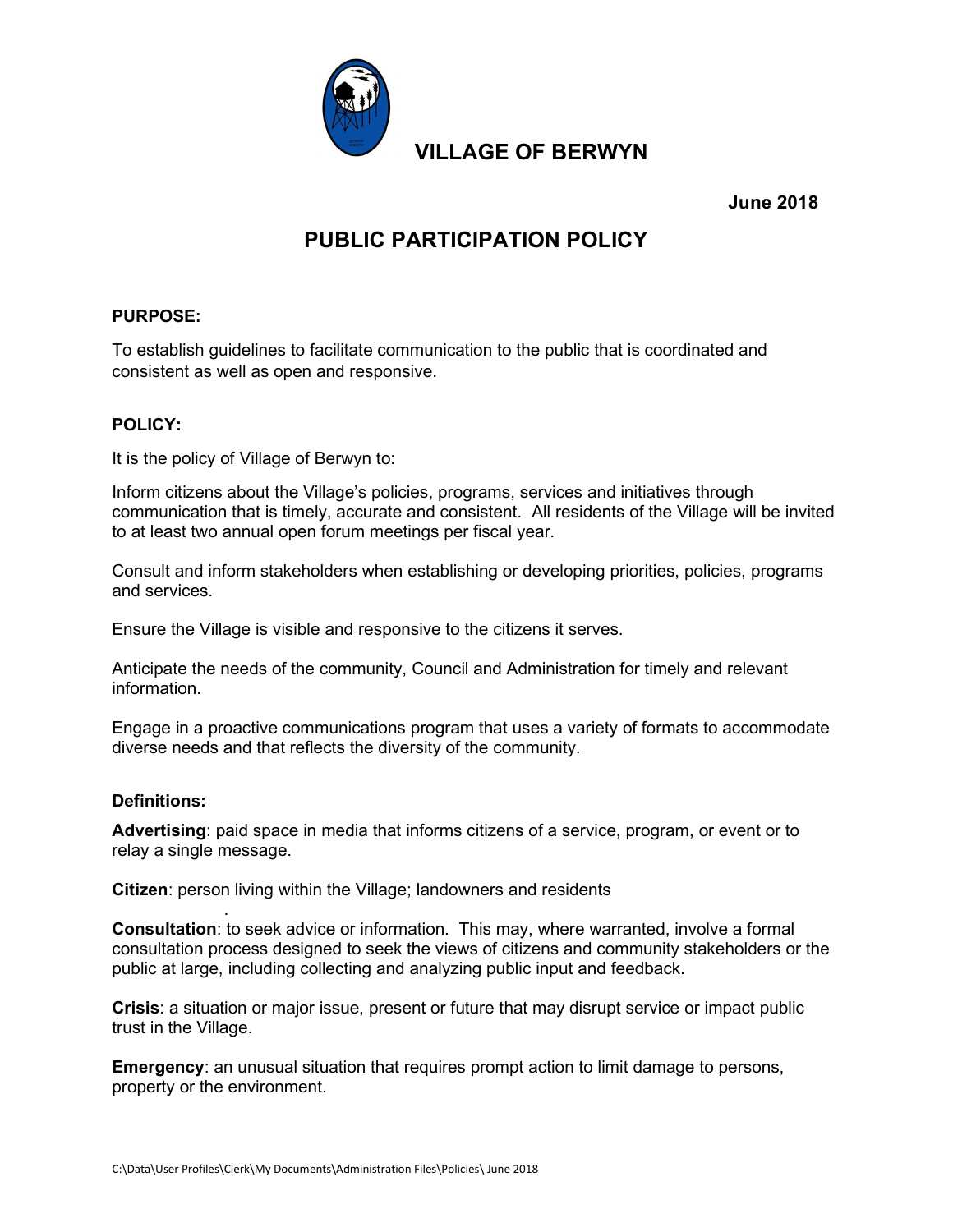

# PUBLIC PARTICIPATION POLICY

# Definitions continued:

Media: representatives of the print and electronic media.

**Media Advisory**: a notice to the media to announce an upcoming media event such as a news conference, a special meeting of Village Council, or a photo opportunity.

Media Release: a factual written summary of information issued to the media for the purpose of making a statement or announcement.

Ratepayer: a person within the Village who pays taxes. This term will be replaced by 'Citizen'.

Stakeholder: any individual, group of individuals, elected representative or organization with a specific stake or interest in the outcome of a decision.

## Guidelines – Informing Citizens

Information on the Village's policies, programs, services and initiatives should be generally available to the public in a variety of formats, subject to the available resources.

## Crisis Communications

In a crisis, coordinated communication must be used to maintain or restore confidence. The affected department must advise the CAO's office as soon as they identify an event or situation occurring in or affecting their department that may attract widespread interest to the media. A response including designating a spokesperson will be developed and provided to the media. This is determined by the Municipal Emergency Management Plan (MEMP).

Contacting Council is one of the primary functions of the Village's response to major emergencies according to the Municipal Emergency Management Plan (MEMP).

## Emergency Communications

Village of Berwyn has a detailed communications protocol for emergencies in an Emergency Media communications plan or Municipal Emergency Management Plan (MEMP).

## Public Events & Announcements

Public events are arranged to communicate about major developments or to release information that is new and important to municipal services, programs and initiatives and especially to public health, safety and essential services.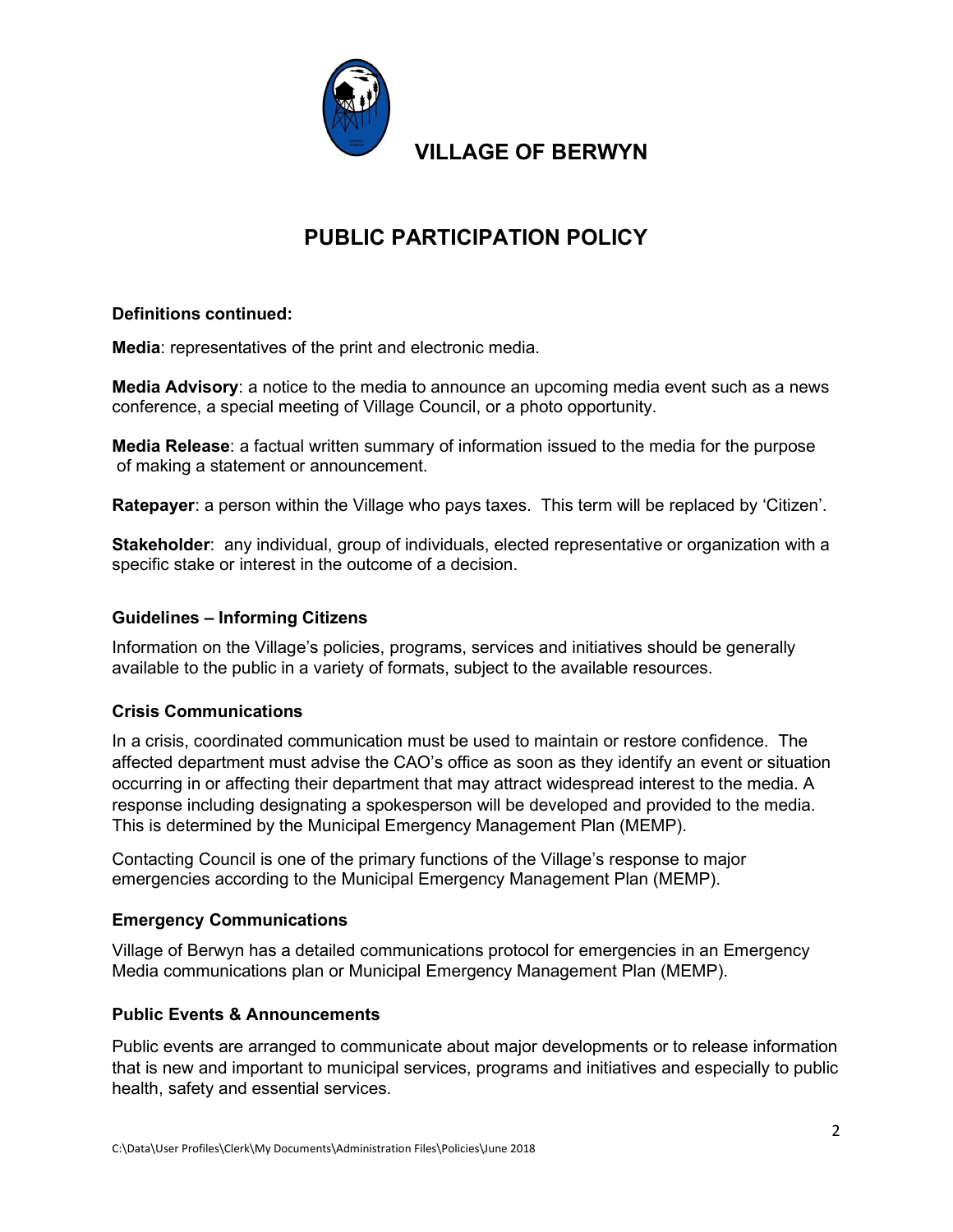

# PUBLIC PARTICIPATION POLICY

# Internet & Social Media Communication

The internet and other electronic communication (email, social media) are important tools which allow 24-hour access to information and support two-way communication. The use of the internet and social media allows the Village of Berwyn to:

- Monitor and respond to current topics and emerging issues quickly.
- Open up local government to encourage citizen participation and support a strong civic culture.
- Increase transparency of government.
- Listen to residents and stakeholders to enable us to improve Village services, programs and practices.
- Provide a venue in which we can celebrate the community by publicizing events and sharing stories, videos and photos.
- Increase Village administration effectiveness by distributing official notices and tender packages through social media streams.

The Village does not link to any third-party websites unless approved by the Chief Administrative Officer or their designate.

# Public Consultations

Open and effective communication is the key to successful public consultations. Effective public consultations must:

- Inform citizens and stakeholders about opportunities to participate in public consultation and citizen engagement processes (such as surveys, open houses and committees). This may be done through the Village's website, letters of invitation, posted notices, advertising, social media, and other formats that may be used by departments within the administration office.
- Inform participants, in summary form, of the results of the public consultation and outcomes.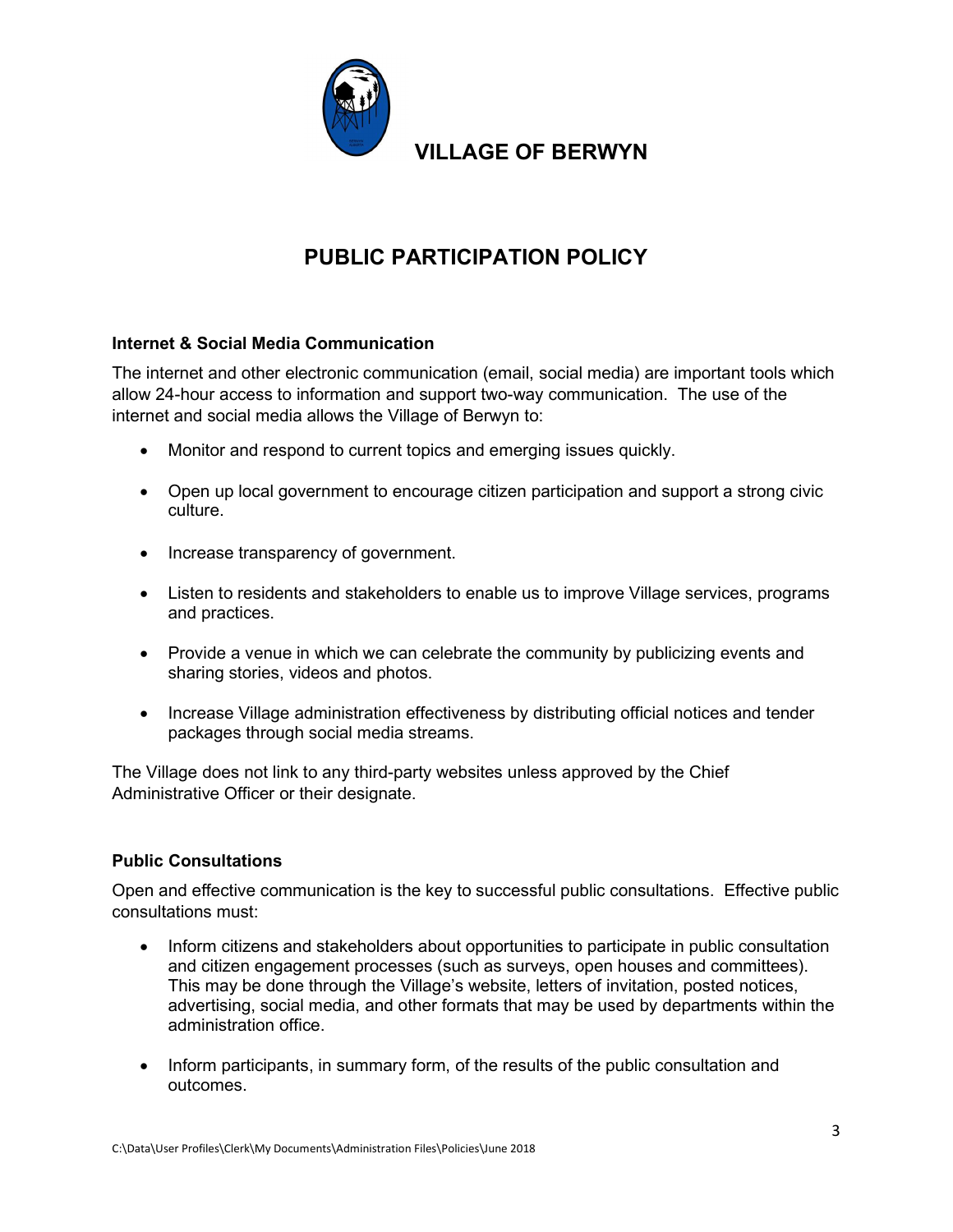

# PUBLIC PARTICIPATION POLICY

# Advertising

The Village purchases advertising for a variety of reasons. Common advertisements include employment ads, development permits, programs and services, and Community Events.

- The Village will consider the most cost effective method of advertising in every case.
- Some advertisements (e.g. Public Hearings) have strict requirements according to the Municipal Government Act as to where and when they must be placed.
- Advertisements will be placed on the Village webpage, in the local newspaper (Mile Zero News), on the local radio stations, and the Village's newsletter, or a combination of any or all of the aforementioned.

#### **Spokesperson**

A media spokesperson is to be chosen based on the nature and requirements of the information to be provided.

Typically, the Mayor or the Chief Administrative Officer are the Village's chief spokespersons, explaining policies, priorities and decisions to the public. The Deputy Mayor may serve as media spokesperson in the place of the Mayor if he/she is unavailable.

In the case of emergencies, when answers are needed immediately, and the chief spokesperson is unavailable, a designated CAO may serve as the designated spokesperson.

On occasion, when the story is highly specialized and requires a department head to speak, the CAO will coordinate with Department head to do so.

Staffs other than those mentioned above should not give media interviews. All media inquiries should be directed to the Chief Administrative Officer or his/her designate.

## Communication in Case of Water/Disrupted Services

In the event of a water outage that cannot be resolved within two hours of initial identification, Council will first be notified by Administration. All Village residents will then be notified of the outage regardless of the affected area(s) via an official notice on the Village's webpage (northernsunrise.net) and on the social media platforms used by the Village, as well as through announcements on local radio stations. Updates on the situation may be issued if and when